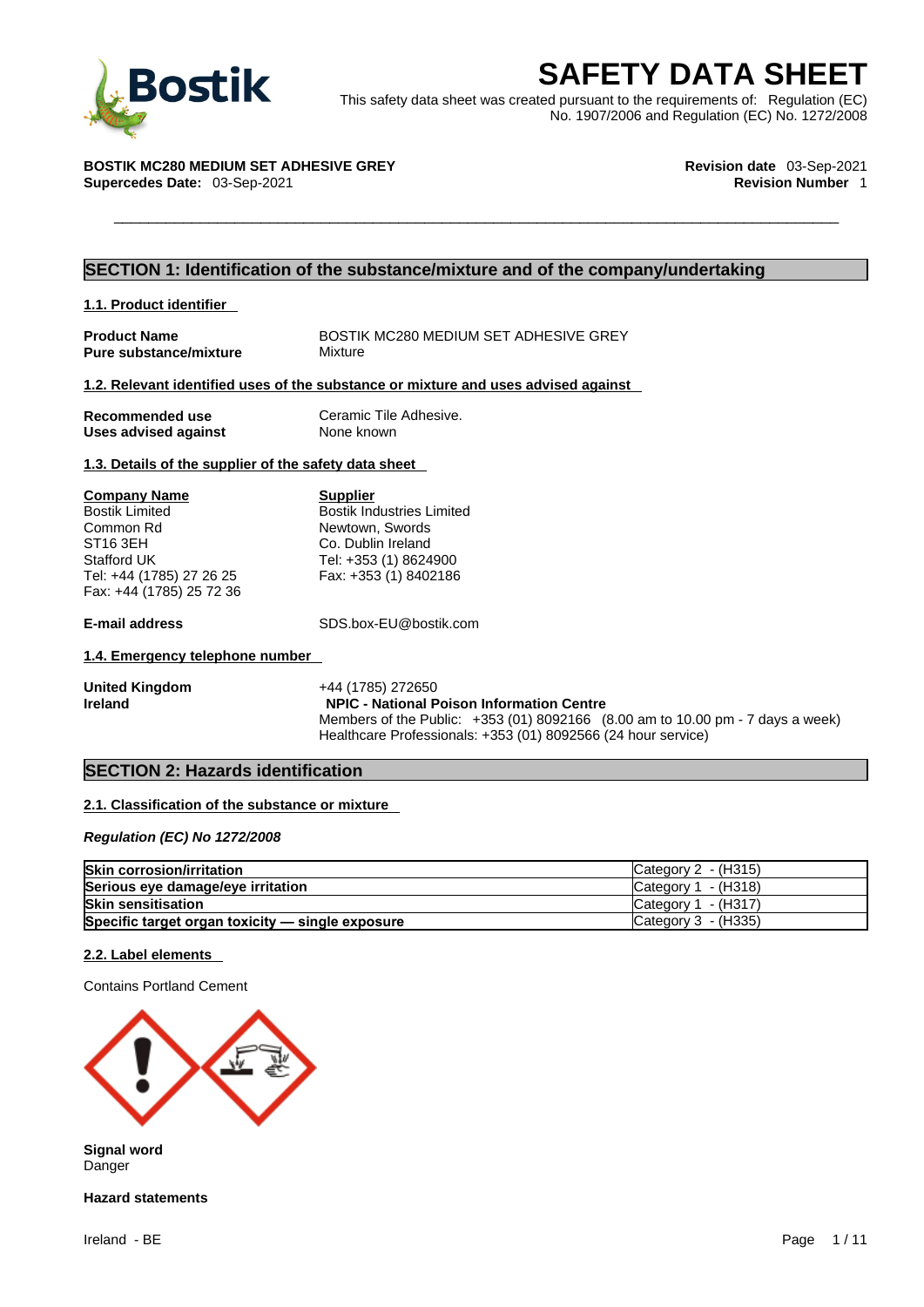**Supercedes Date:** 03-Sep-2021 **Revision Number** 1

H315 - Causes skin irritation.

H317 - May cause an allergic skin reaction.

H318 - Causes serious eye damage.

H335 - May cause respiratory irritation.

#### **Precautionary Statements - EU (§28, 1272/2008)**

P101 - If medical advice is needed, have product container or label at hand

P102 - Keep out of reach of children

P261 - Avoid breathing dust

P264 - Wash face, hands and any exposed skin thoroughly after handling

P271 - Use only outdoors or in a well-ventilated area

P280 - Wear protective gloves and eye/face protection

P305 + P351 + P338 - IF IN EYES: Rinse cautiously with water for several minutes. Remove contact lenses, if present and easy to do. Continue rinsing

P310 - Immediately call a POISON CENTER or doctor

P362 + P364 - Take off contaminated clothing and wash it before reuse

P501 - Dispose of contents/ container to an approved waste disposal plant

#### **Additional information**

Cement product for which the amount of chromium VI was decreased to  $< 0.0002$  % by a reduction agent (related to the total dry weight).

#### **2.3. Other hazards**

When cement reacts with water a strong alkaline solution is produced. Prolonged contact with wet cement or wet concrete may cause serious burns because they develop without pain being felt e.g. when kneeling in wet cement even when wearing trousers. Frequent inhalation of large quantities of cement dust over a long period of time increases the risk of developing lung disease. Product dust may be irritating to eyes, skin and respiratory system. Repeated exposure may cause skin dryness or cracking.

#### **PBT & vPvB**

This mixture contains no substance considered to be persistent, bioaccumulating or toxic (PBT). This mixture contains no substance considered to be very persistent nor very bioaccumulating (vPvB).

#### **SECTION 3: Composition/information on ingredients**

#### **3.1 Substances**

Not applicable

#### **3.2 Mixtures**

| concentration limit<br>according to<br><b>Regulation (EC)</b><br>(SCL)<br>No. 1272/2008<br>[CLP]                                                                   | registration<br>number |  |  |  |
|--------------------------------------------------------------------------------------------------------------------------------------------------------------------|------------------------|--|--|--|
| <b>Portland Cement</b><br>266-043-4<br>65997-15-1<br>$40 - 80$<br>STOT SE 3<br>(H335)<br>Skin Irrit, 2<br>(H315)<br>Eye Dam. 1<br>(H318)<br>Skin Sens. 1<br>(H317) | [5]                    |  |  |  |

NOTE [5] - This substance is exempted from registration according to the provisions of Article 2(7)(a) and Annex V of REACH

#### **Full text of H- and EUH-phrases: see section 16**

Note:  $\wedge$  indicates not classified, however, the substance is listed in section 3 as it has an OEL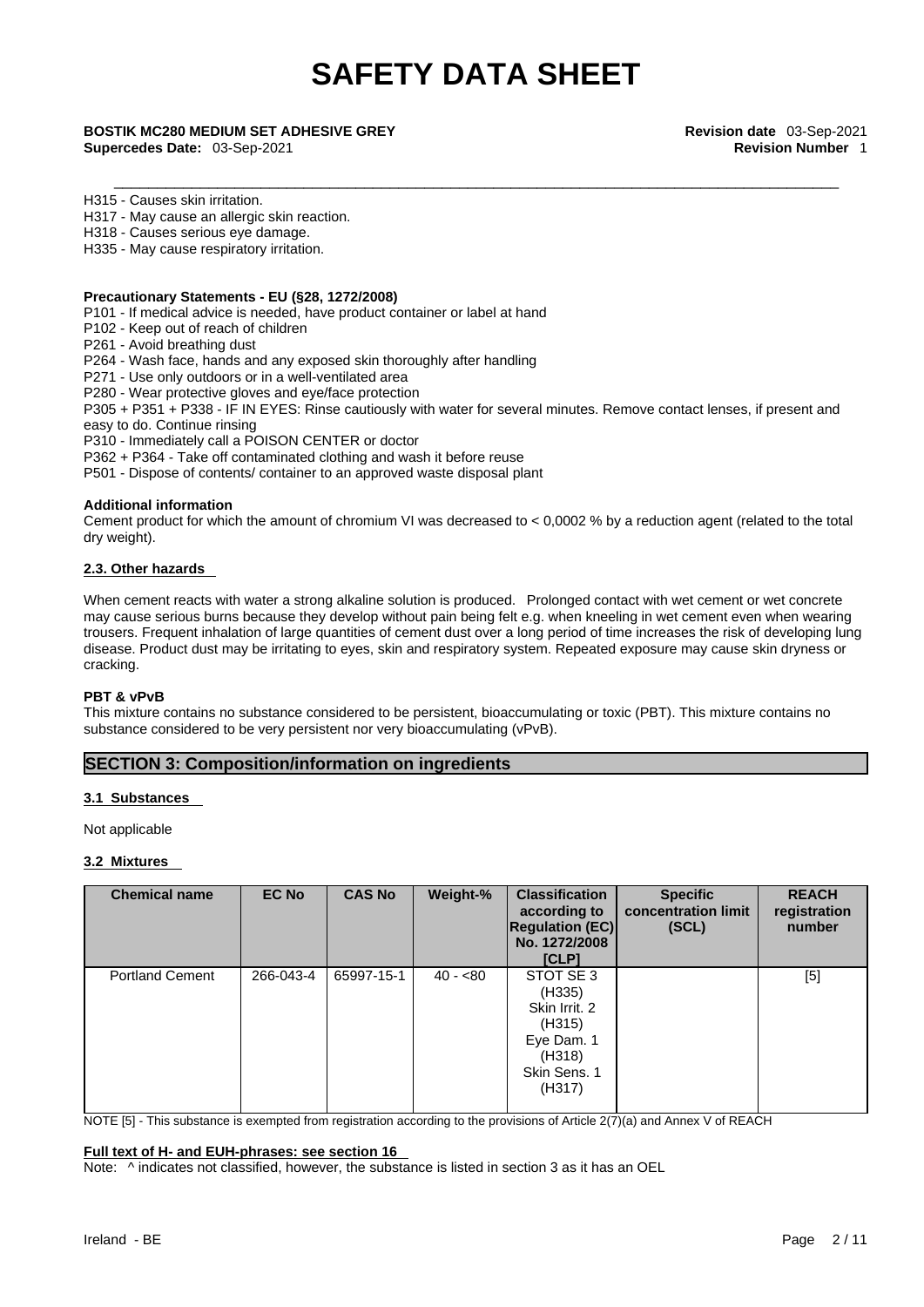This product does not contain candidate substances of very high concern at a concentration >=0.1% (Regulation (EC) No. 1907/2006 (REACH), Article 59)

### **SECTION 4: First aid measures**

#### **4.1. Description of first aid measures**

|                                                                  | If medical advice is needed, have product container or label at hand.                                                                                                                                                                                                                                                                                                                                                                                |
|------------------------------------------------------------------|------------------------------------------------------------------------------------------------------------------------------------------------------------------------------------------------------------------------------------------------------------------------------------------------------------------------------------------------------------------------------------------------------------------------------------------------------|
| Inhalation                                                       | Remove to fresh air. Get medical attention immediately if symptoms occur. IF exposed<br>or concerned: Get medical advice/attention.                                                                                                                                                                                                                                                                                                                  |
| Eye contact                                                      | Do not rub affected area. Immediately flush with plenty of water. After initial flushing,<br>remove any contact lenses and continue flushing for at least 15 minutes. Consult an<br>ophthalmologist.                                                                                                                                                                                                                                                 |
| <b>Skin contact</b>                                              | Brush off loose particles from skin. Remove material from skin immediately. Take off<br>contaminated clothing and wash it before reuse.                                                                                                                                                                                                                                                                                                              |
| Ingestion                                                        | Rinse mouth. Never give anything by mouth to an unconscious person. Do NOT induce<br>vomiting. Call a doctor.                                                                                                                                                                                                                                                                                                                                        |
| Self-protection of the first aider                               | Avoid contact with skin, eyes or clothing. Wear personal protective clothing (see section<br>8).                                                                                                                                                                                                                                                                                                                                                     |
| 4.2. Most important symptoms and effects, both acute and delayed |                                                                                                                                                                                                                                                                                                                                                                                                                                                      |
| Symptoms                                                         | Burning sensation. Itching. Rashes. Hives. Causes serious eye damage. Irritating to<br>skin. Inhalation of dust in high concentration may cause irritation of respiratory system.<br>When cement reacts with water a strong alkaline solution is produced. Prolonged<br>contact with wet cement or wet concrete may cause serious burns because they develop<br>without pain being felt e.g. when kneeling in wet cement even when wearing trousers. |
|                                                                  | 4.3. Indication of any immediate medical attention and special treatment needed                                                                                                                                                                                                                                                                                                                                                                      |
| <b>Note to doctors</b>                                           | May cause sensitisation in susceptible persons. Treat symptomatically.                                                                                                                                                                                                                                                                                                                                                                               |
|                                                                  |                                                                                                                                                                                                                                                                                                                                                                                                                                                      |
| <b>SECTION 5: Firefighting measures</b>                          |                                                                                                                                                                                                                                                                                                                                                                                                                                                      |
| 5.1. Extinguishing media                                         |                                                                                                                                                                                                                                                                                                                                                                                                                                                      |
| <b>Suitable Extinguishing Media</b>                              | Use extinguishing measures that are appropriate to local circumstances and the<br>surrounding environment.                                                                                                                                                                                                                                                                                                                                           |
| Unsuitable extinguishing media                                   | No information available.                                                                                                                                                                                                                                                                                                                                                                                                                            |
| 5.2. Special hazards arising from the substance or mixture       |                                                                                                                                                                                                                                                                                                                                                                                                                                                      |
| chemical                                                         | <b>Specific hazards arising from the</b> Product is or contains a sensitiser. May cause sensitisation by skin contact.                                                                                                                                                                                                                                                                                                                               |
| 5.3. Advice for firefighters                                     |                                                                                                                                                                                                                                                                                                                                                                                                                                                      |

#### **SECTION 6: Accidental release measures**

**6.1. Personal precautions, protective equipment and emergency procedures**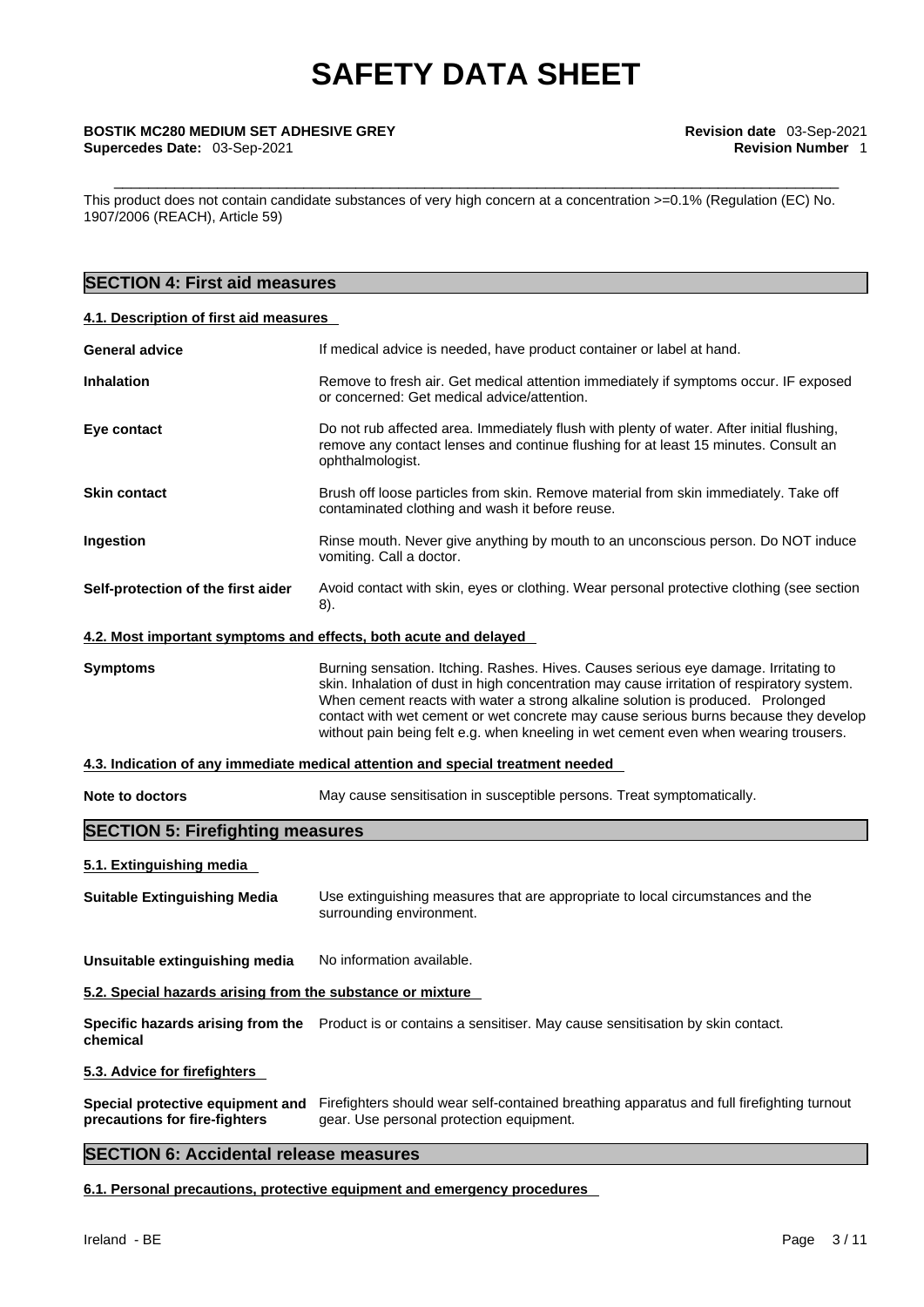### \_\_\_\_\_\_\_\_\_\_\_\_\_\_\_\_\_\_\_\_\_\_\_\_\_\_\_\_\_\_\_\_\_\_\_\_\_\_\_\_\_\_\_\_\_\_\_\_\_\_\_\_\_\_\_\_\_\_\_\_\_\_\_\_\_\_\_\_\_\_\_\_\_\_\_\_\_\_\_\_\_\_\_\_ **BOSTIK MC280 MEDIUM SET ADHESIVE GREY Revision date** 03-Sep-2021 **Supercedes Date:** 03-Sep-2021 **Revision Number** 1

| <b>Personal precautions</b>                                       | Avoid generation of dust. Do not get in eyes, on skin, or on clothing. Use personal<br>protective equipment as required.                                                                                                                                     |
|-------------------------------------------------------------------|--------------------------------------------------------------------------------------------------------------------------------------------------------------------------------------------------------------------------------------------------------------|
| <b>Other information</b>                                          | Refer to protective measures listed in Sections 7 and 8.                                                                                                                                                                                                     |
| For emergency responders                                          | Use personal protection recommended in Section 8.                                                                                                                                                                                                            |
| 6.2. Environmental precautions                                    |                                                                                                                                                                                                                                                              |
| <b>Environmental precautions</b>                                  | Prevent product from entering drains. Do not allow to enter into soil/subsoil.                                                                                                                                                                               |
| 6.3. Methods and material for containment and cleaning up         |                                                                                                                                                                                                                                                              |
| <b>Methods for containment</b>                                    | Cover powder spill with plastic sheet or tarp to minimise spreading and keep powder dry.<br>Prevent dust cloud.                                                                                                                                              |
| Methods for cleaning up                                           | Do not dry sweep dust. Wet dust with water before sweeping or use a vacuum to collect<br>dust. Use appropriate personal protective equipment (PPE). Carefully shovel or sweep<br>up spilled material and place in suitable container. Avoid generating dust. |
| Prevention of secondary hazards                                   | Clean contaminated objects and areas thoroughly observing environmental regulations.                                                                                                                                                                         |
| 6.4. Reference to other sections                                  |                                                                                                                                                                                                                                                              |
| <b>Reference to other sections</b>                                | See section 8 for more information. See section 13 for more information.                                                                                                                                                                                     |
| <b>SECTION 7: Handling and storage</b>                            |                                                                                                                                                                                                                                                              |
| 7.1. Precautions for safe handling                                |                                                                                                                                                                                                                                                              |
| Advice on safe handling                                           | Ensure adequate ventilation. Avoid generation of dust. Avoid contact with skin, eyes or<br>clothing. Use personal protection equipment. Take off contaminated clothing and wash it<br>before reuse.                                                          |
| <b>General hygiene considerations</b>                             | Avoid contact with skin, eyes or clothing. Wear suitable gloves and eye/face protection.<br>Do not eat, drink or smoke when using this product.                                                                                                              |
| 7.2. Conditions for safe storage, including any incompatibilities |                                                                                                                                                                                                                                                              |
|                                                                   |                                                                                                                                                                                                                                                              |

#### **7.3. Specific end use(s)**

**Specific use(s)** Consumer use.

**Risk Management Methods (RMM)** The information required is contained in this Safety Data Sheet.

**Other information** Observe technical data sheet.

**SECTION 8: Exposure controls/personal protection**

#### **8.1. Control parameters**

#### **Exposure Limits**

| <b>Chemical name</b>   | <b>European Union</b> | <b>Ireland</b>            | <b>United Kingdom</b>     |
|------------------------|-----------------------|---------------------------|---------------------------|
| <b>Portland Cement</b> |                       | TWA: 1 $ma/m3$            | TWA: $10 \text{ mg/m}^3$  |
| 65997-15-1             |                       | STEL: 3 mg/m <sup>3</sup> | TWA: $4 \text{ mg/m}^3$   |
|                        |                       |                           | STEL: $30 \text{ mg/m}^3$ |

**Storage Conditions** Keep containers tightly closed in a dry, cool and well-ventilated place. Store locked up.

contamination and absorption of humidity. Protect from moisture.

Keep out of the reach of children. Keep the packing dry and well sealed to prevent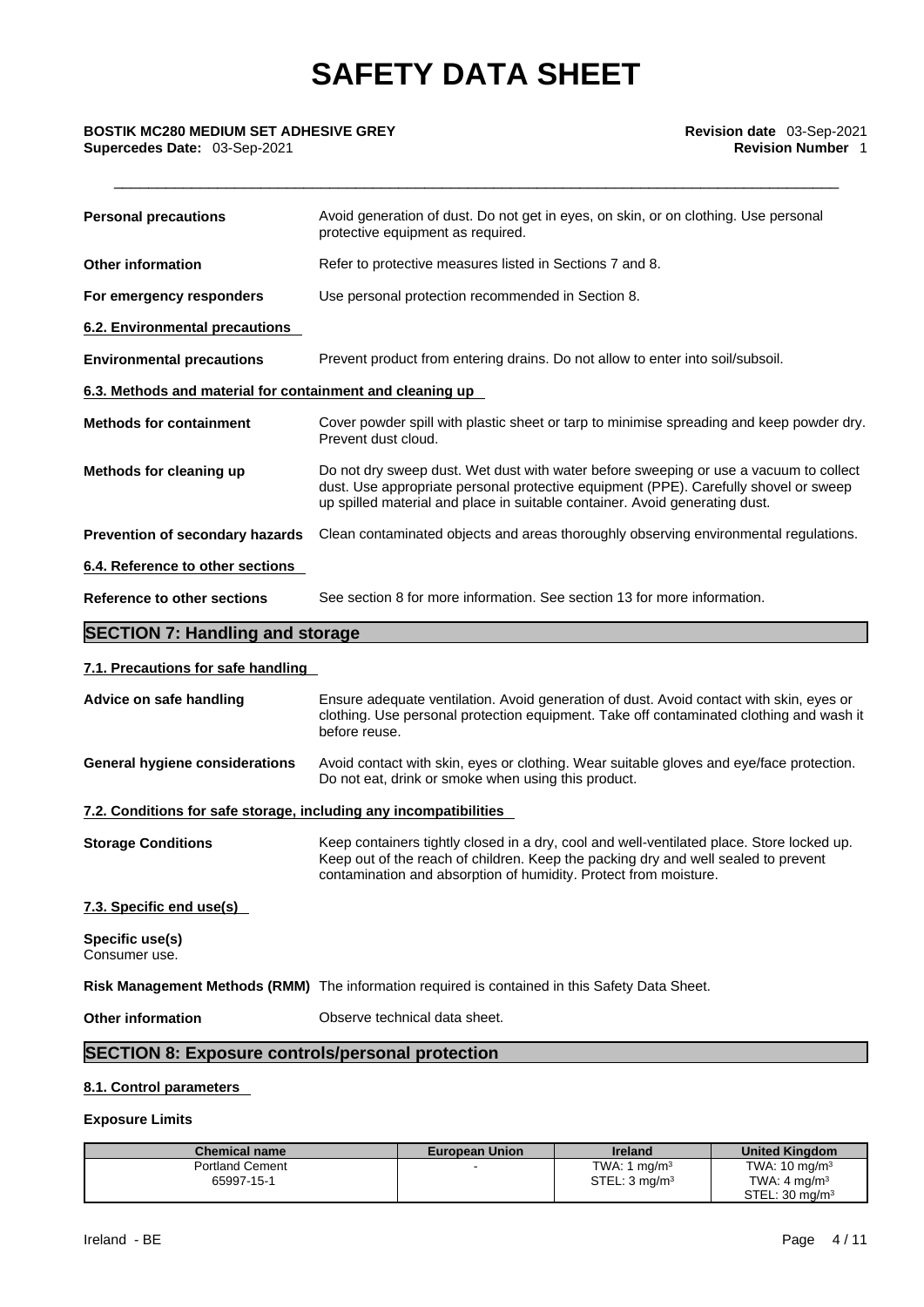### \_\_\_\_\_\_\_\_\_\_\_\_\_\_\_\_\_\_\_\_\_\_\_\_\_\_\_\_\_\_\_\_\_\_\_\_\_\_\_\_\_\_\_\_\_\_\_\_\_\_\_\_\_\_\_\_\_\_\_\_\_\_\_\_\_\_\_\_\_\_\_\_\_\_\_\_\_\_\_\_\_\_\_\_ **BOSTIK MC280 MEDIUM SET ADHESIVE GREY Revision date** 03-Sep-2021 **Supercedes Date:** 03-Sep-2021 **Revision Number** 1

| Dust<br>RR-12364-8                                                    | TWA: $10 \text{ mg/m}^3$<br>TWA: $4 \text{ mg/m}^3$ | STEL: $12 \text{ mg/m}^3$<br>TWA: $10 \text{ mg/m}^3$<br>TWA: $4 \text{ mg/m}^3$<br>STEL: $30 \text{ mg/m}^3$<br>STEL: $12 \text{ mq/m}^3$ |
|-----------------------------------------------------------------------|-----------------------------------------------------|--------------------------------------------------------------------------------------------------------------------------------------------|
| No information available<br><b>Derived No Effect Level (DNEL)</b>     |                                                     |                                                                                                                                            |
| Predicted No Effect Concentration No information available.<br>(PNEC) |                                                     |                                                                                                                                            |
| 0.0 Evening controls                                                  |                                                     |                                                                                                                                            |

#### **8.2. Exposure controls**

| <b>Engineering controls</b>     | Ensure that enough fresh air is supplied to dilute and remove dusts, fumes or vapours.<br>Between 5 and 15 air changes per hour are recommended, with a through draught.                                                                                                                                                                                                                                                                                                                                                                                  |
|---------------------------------|-----------------------------------------------------------------------------------------------------------------------------------------------------------------------------------------------------------------------------------------------------------------------------------------------------------------------------------------------------------------------------------------------------------------------------------------------------------------------------------------------------------------------------------------------------------|
| Personal protective equipment   |                                                                                                                                                                                                                                                                                                                                                                                                                                                                                                                                                           |
| <b>Eye/face protection</b>      | Wear safety glasses with side shields (or goggles). Use eye protection according to EN<br>166, designed to protect against powders and dusts.                                                                                                                                                                                                                                                                                                                                                                                                             |
| <b>Hand protection</b>          | Wear protective gloves. Gloves must conform to standard EN 374. Ensure that the<br>breakthrough time of the glove material is not exceeded. Refer to glove supplier for<br>information on breakthrough time for specific gloves. The breakthrough time of the<br>gloves depends on the material and the thickness as well as the temperature. For<br>operations where prolonged or repeated skin contact may occur, impervious gloves<br>should be worn. Gloves should be replaced regularly and if there is any sign of damage<br>to the glove material. |
| Skin and body protection        | Avoid contact with skin, eyes or clothing. Wear appropriate personal protective clothing<br>to prevent skin contact.                                                                                                                                                                                                                                                                                                                                                                                                                                      |
| <b>Respiratory protection</b>   | No protective equipment is needed under normal use conditions. If exposure limits are<br>exceeded or irritation is experienced, ventilation and evacuation may be required. Avoid<br>generation of dust. Possible nuisance dust.                                                                                                                                                                                                                                                                                                                          |
| <b>Recommended filter type:</b> | Wear a respirator conforming to EN 140 with Type P2/P3 filter or better.                                                                                                                                                                                                                                                                                                                                                                                                                                                                                  |
|                                 |                                                                                                                                                                                                                                                                                                                                                                                                                                                                                                                                                           |

**Environmental exposure controls** No information available.

### **SECTION 9: Physical and chemical properties**

#### **9.1. Information on basic physical and chemical properties**

| <b>Physical state</b>                                              | Solid                    |                |
|--------------------------------------------------------------------|--------------------------|----------------|
| Appearance                                                         | Powder                   |                |
| Colour                                                             | Grey                     |                |
| Odour                                                              | No information available |                |
| <b>Odour threshold</b>                                             | No information available |                |
| <b>Property</b>                                                    | <b>Values</b>            | Remarks • N    |
| рH                                                                 | No data available        |                |
| pH (as aqueous solution)                                           | > 11                     | solution (75 % |
| Melting point / freezing point                                     | Not applicable . °C      |                |
| Initial boiling point and boiling                                  | Not applicable . °C      |                |
| range                                                              |                          |                |
| <b>Flash point</b>                                                 | Not applicable . °C      |                |
| <b>Evaporation rate</b>                                            | Not applicable.          |                |
| <b>Flammability</b>                                                | No data available        |                |
| <b>Flammability Limit in Air</b>                                   |                          |                |
| <b>Upper flammability or explosive</b> No data available<br>limits |                          |                |
| Lower flammability or explosive No data available<br>limits        |                          |                |
| Vapour pressure                                                    | No data available        |                |
| Relative vapour density                                            | No data available        |                |

**Remarks • Method** 

**solution (75 %)**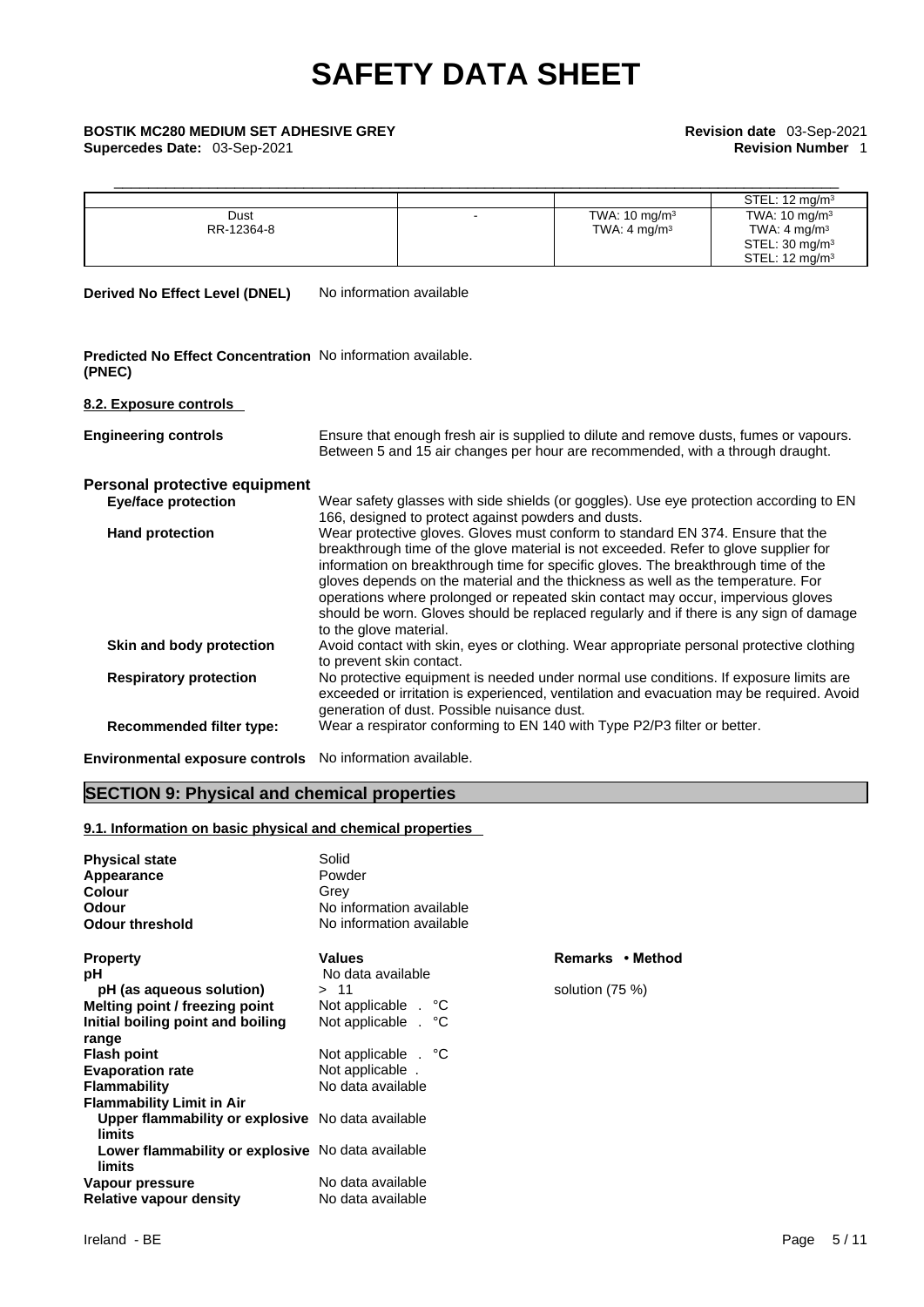### \_\_\_\_\_\_\_\_\_\_\_\_\_\_\_\_\_\_\_\_\_\_\_\_\_\_\_\_\_\_\_\_\_\_\_\_\_\_\_\_\_\_\_\_\_\_\_\_\_\_\_\_\_\_\_\_\_\_\_\_\_\_\_\_\_\_\_\_\_\_\_\_\_\_\_\_\_\_\_\_\_\_\_\_ **BOSTIK MC280 MEDIUM SET ADHESIVE GREY Revision date** 03-Sep-2021 **Supercedes Date:** 03-Sep-2021 **Revision Number** 1

| <b>Relative density</b><br><b>Water solubility</b> | No data available<br>Cement based products react and<br>solidify in contact with water |
|----------------------------------------------------|----------------------------------------------------------------------------------------|
| Solubility(ies)                                    | No data available                                                                      |
| <b>Partition coefficient</b>                       | No data available                                                                      |
| <b>Autoignition temperature</b>                    | No data available                                                                      |
| <b>Decomposition temperature</b>                   | No data available                                                                      |
| <b>Kinematic viscosity</b>                         | Not applicable .                                                                       |
| <b>Dynamic viscosity</b>                           | Not applicable.                                                                        |
| <b>Explosive properties</b>                        | No data available                                                                      |
| <b>Oxidising properties</b>                        | No data available                                                                      |
| 9.2. Other information                             |                                                                                        |
| Solid content (%)                                  | 100                                                                                    |
| <b>Softening Point</b>                             | Not relevant                                                                           |
| <b>VOC Content (%)</b>                             |                                                                                        |
| <b>Density</b>                                     | 1.7 $g/ml$                                                                             |
| <b>Bulk density</b>                                | 50-1200<br>0.11                                                                        |

### **SECTION 10: Stability and reactivity**

### **10.1. Reactivity Reactivity Product cures with moisture. 10.2. Chemical stability Stability** Keep away from Incompatible materials. Stable under recommended storage conditions. **Explosion data Sensitivity to mechanical impact**  None. **Sensitivity to static discharge** None. **10.3. Possibility of hazardous reactions Possibility of hazardous reactions** None under normal processing. **10.4. Conditions to avoid Conditions to avoid Product cures with moisture. Protect from moisture. 10.5. Incompatible materials Incompatible materials** Strong acids. Strong bases. Strong oxidising agents. Acids. Aluminium. **10.6. Hazardous decomposition products Hazardous decomposition products**  None under normal use conditions. Stable under recommended storage conditions. **SECTION 11: Toxicological information 11.1. Information on toxicological effects**

**Information on likely routes of exposure**

**Product Information**

**Inhalation** Specific test data for the substance or mixture is not available. May cause irritation of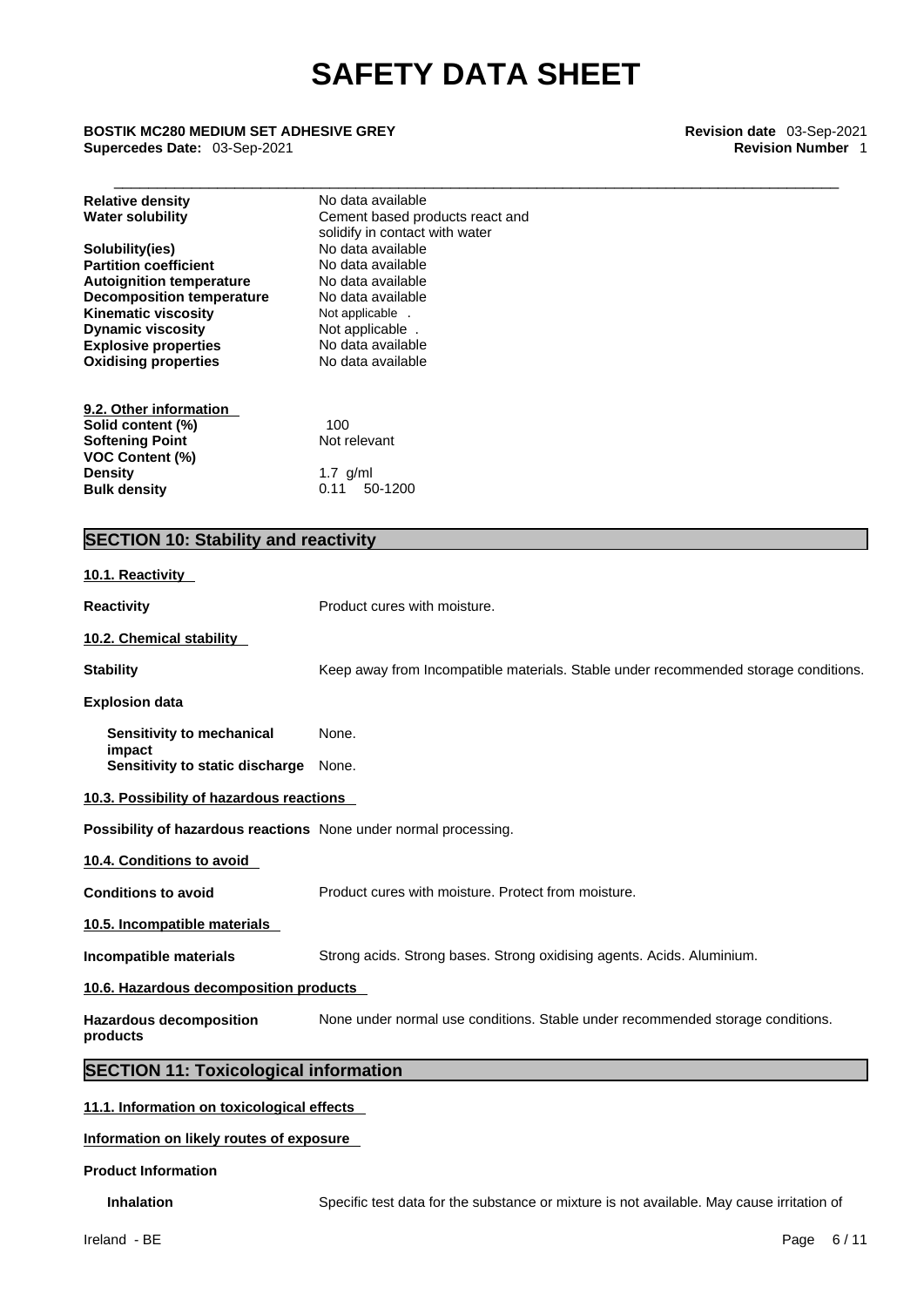#### \_\_\_\_\_\_\_\_\_\_\_\_\_\_\_\_\_\_\_\_\_\_\_\_\_\_\_\_\_\_\_\_\_\_\_\_\_\_\_\_\_\_\_\_\_\_\_\_\_\_\_\_\_\_\_\_\_\_\_\_\_\_\_\_\_\_\_\_\_\_\_\_\_\_\_\_\_\_\_\_\_\_\_\_ **BOSTIK MC280 MEDIUM SET ADHESIVE GREY Revision date** 03-Sep-2021 **Supercedes Date: 03-Sep-2021**

|                     | respiratory tract.                                                                                                                                                                                                                                        |
|---------------------|-----------------------------------------------------------------------------------------------------------------------------------------------------------------------------------------------------------------------------------------------------------|
| Eye contact         | Specific test data for the substance or mixture is not available. Causes serious eye<br>damage. May cause irreversible damage to eyes.                                                                                                                    |
| <b>Skin contact</b> | Specific test data for the substance or mixture is not available. May cause sensitisation<br>by skin contact. Repeated or prolonged skin contact may cause allergic reactions with<br>susceptible persons. (based on components). Causes skin irritation. |
| Ingestion           | Specific test data for the substance or mixture is not available. Ingestion may cause<br>gastrointestinal irritation, nausea, vomiting and diarrhoea.                                                                                                     |
|                     | Symptoms related to the physical, chemical and toxicological characteristics                                                                                                                                                                              |
| Symptoms            | Redness. Burning. May cause blindness. Itching. Rashes. Hives. May cause redness<br>and tearing of the eyes.                                                                                                                                              |

#### **Numerical measures of toxicity**

#### **Acute toxicity**

#### **Component Information**

| Chemical name                        | Oral LD50                    | Dermal LD50       | Inhalation LC50 |
|--------------------------------------|------------------------------|-------------------|-----------------|
| <b>Portland Cement</b><br>65997-15-1 | LD50 $>$ 2000 mg/Kg (Rattus) | LD50 > 2000 mg/Kg |                 |

#### **Delayed and immediate effects as well as chronic effects from short and long-term exposure**

| <b>Skin corrosion/irritation</b>         | Classification based on data available for ingredients. Irritating to skin.                                                                |  |
|------------------------------------------|--------------------------------------------------------------------------------------------------------------------------------------------|--|
|                                          | Serious eye damage/eye irritation Classification based on data available for ingredients. Causes burns. Risk of serious<br>damage to eyes. |  |
| <b>Respiratory or skin sensitisation</b> | May cause sensitisation by skin contact.                                                                                                   |  |
| <b>Germ cell mutagenicity</b>            | Based on available data, the classification criteria are not met.                                                                          |  |
| Carcinogenicity                          | Based on available data, the classification criteria are not met.                                                                          |  |
| <b>Reproductive toxicity</b>             | Based on available data, the classification criteria are not met.                                                                          |  |
| <b>STOT - single exposure</b>            | May cause respiratory irritation.                                                                                                          |  |
| <b>STOT - repeated exposure</b>          | Based on available data, the classification criteria are not met.                                                                          |  |
| <b>Aspiration hazard</b>                 | Based on available data, the classification criteria are not met.                                                                          |  |
| 11.2. Information on other hazards       |                                                                                                                                            |  |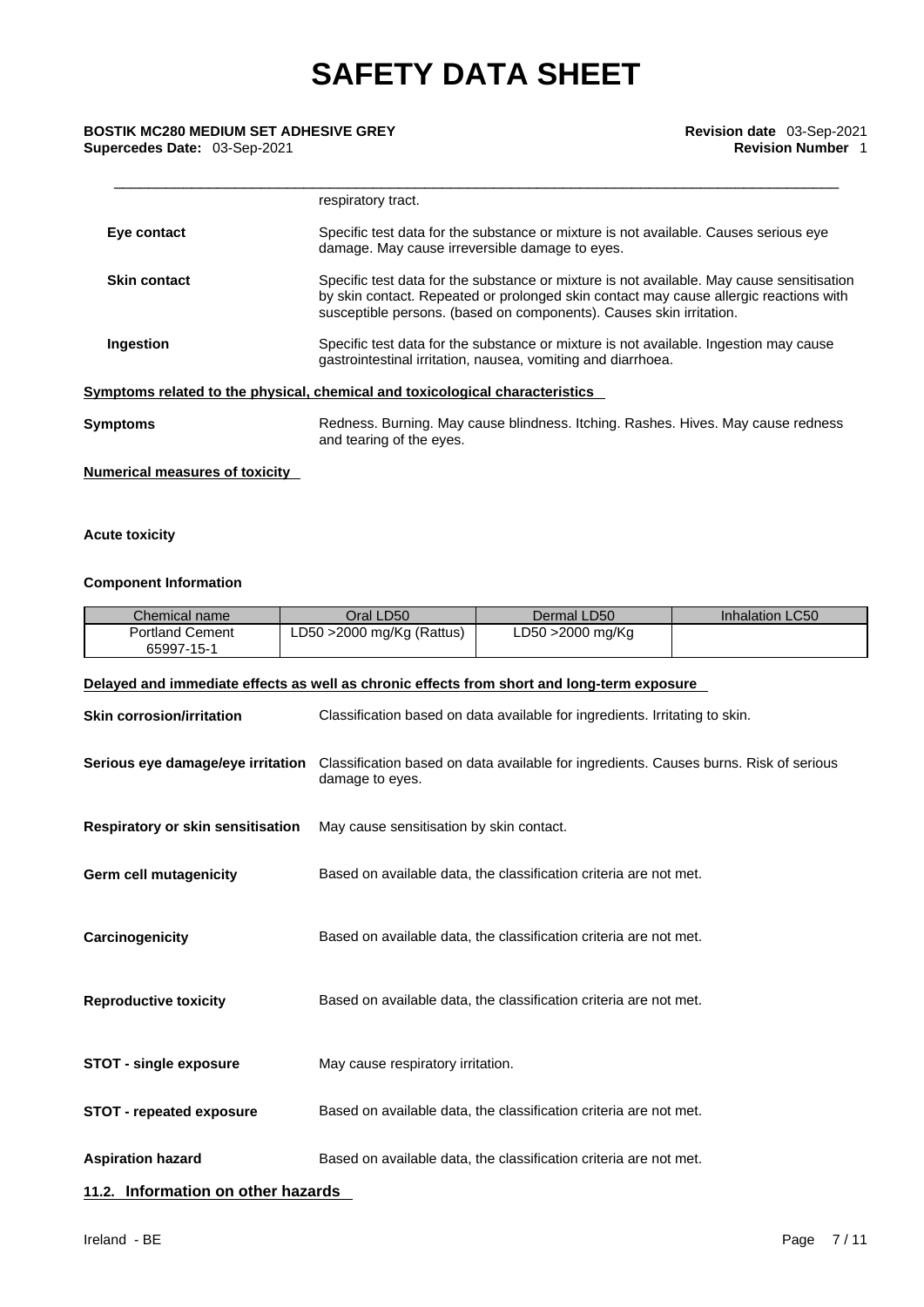#### \_\_\_\_\_\_\_\_\_\_\_\_\_\_\_\_\_\_\_\_\_\_\_\_\_\_\_\_\_\_\_\_\_\_\_\_\_\_\_\_\_\_\_\_\_\_\_\_\_\_\_\_\_\_\_\_\_\_\_\_\_\_\_\_\_\_\_\_\_\_\_\_\_\_\_\_\_\_\_\_\_\_\_\_ **BOSTIK MC280 MEDIUM SET ADHESIVE GREY Revision date** 03-Sep-2021 **Supercedes Date: 03-Sep-2021**

| 11.2.1. Endocrine disrupting properties   |                                               |  |
|-------------------------------------------|-----------------------------------------------|--|
| <b>Endocrine disrupting properties</b>    | No information available.                     |  |
| 11.2.2. Other information                 |                                               |  |
| Other adverse effects                     | No information available.                     |  |
| <b>SECTION 12: Ecological information</b> |                                               |  |
| 12.1. Toxicity                            |                                               |  |
| <b>Ecotoxicity</b>                        | Not considered to be harmful to aquatic life. |  |
|                                           |                                               |  |
| 12.2. Persistence and degradability       |                                               |  |
| Persistence and degradability             | No information available.                     |  |
| 12.3. Bioaccumulative potential           |                                               |  |
| <b>Bioaccumulation</b>                    | No information available.                     |  |
|                                           |                                               |  |
| 12.4. Mobility in soil                    |                                               |  |
| <b>Mobility in soil</b>                   | No information available.                     |  |
| 12.5. Results of PBT and vPvB assessment  |                                               |  |
| <b>PBT and vPvB assessment</b>            | No information available.                     |  |
| 12.6. Other adverse effects               |                                               |  |
| Other adverse effects                     | No information available.                     |  |
|                                           |                                               |  |

### **SECTION 13: Disposal considerations**

| 13.1. Waste treatment methods          |                                                                                                                                                                                                                                                                                                                                                                                                     |
|----------------------------------------|-----------------------------------------------------------------------------------------------------------------------------------------------------------------------------------------------------------------------------------------------------------------------------------------------------------------------------------------------------------------------------------------------------|
| Waste from residues/unused<br>products | Dispose of in accordance with local regulations. Dispose of waste in accordance with<br>environmental legislation.                                                                                                                                                                                                                                                                                  |
| Contaminated packaging                 | Do not reuse empty containers.                                                                                                                                                                                                                                                                                                                                                                      |
| European Waste Catalogue               | 17,09,04 mixed construction and demolition wastes other than those mentioned in 17,09<br>01, 17 09 02 and 17 09 03<br>10 13 06 particulates and dust (except 10 13 12 and 10 13 13)<br>Cured product can be treated as construction waste. In the management of larger<br>quantities consult with local authorities and local waste disposal company<br>10 13 14 waste concrete and concrete sludge |
| <b>Other information</b>               | Waste codes should be assigned by the user based on the application for which the<br>product was used.                                                                                                                                                                                                                                                                                              |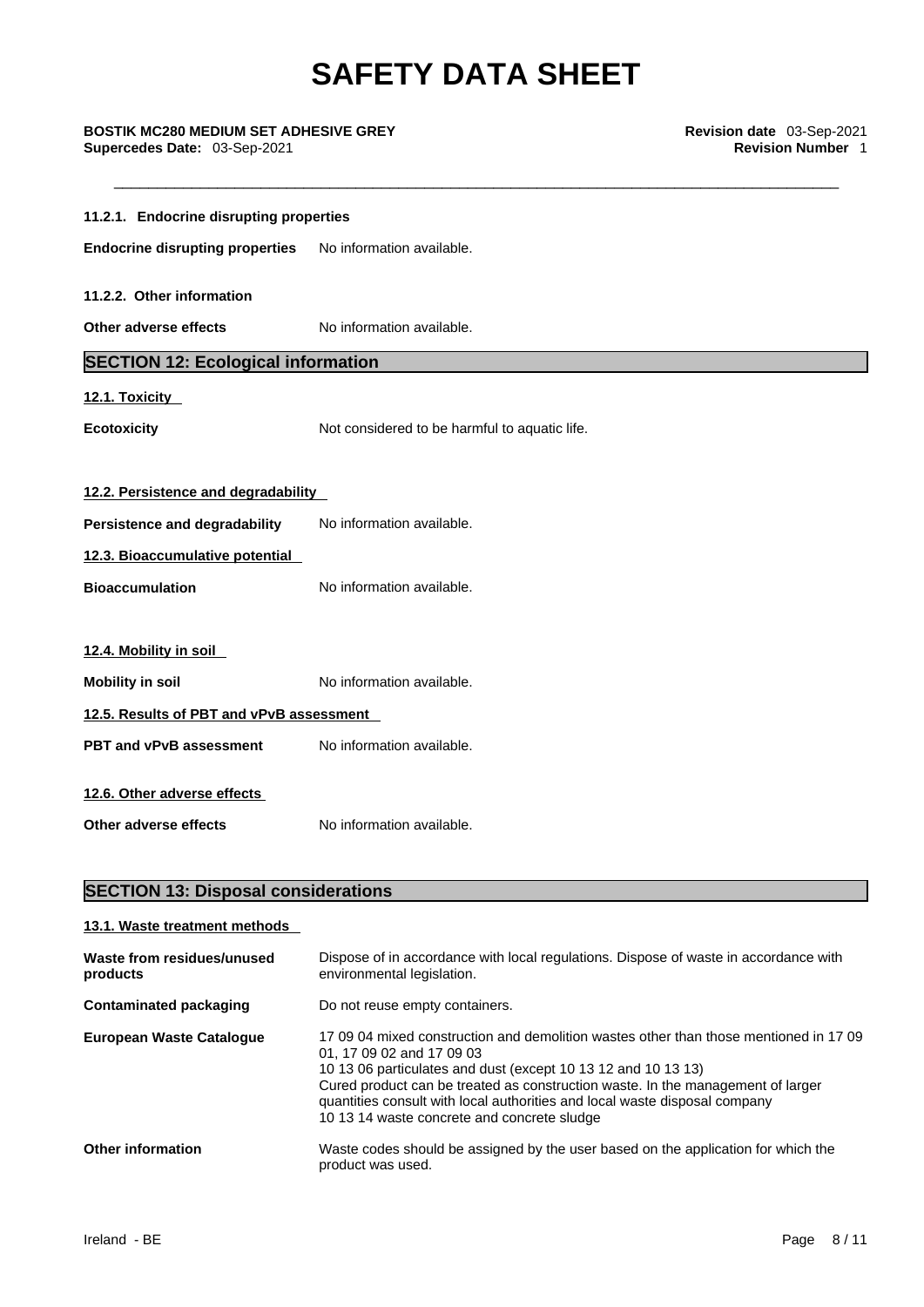### \_\_\_\_\_\_\_\_\_\_\_\_\_\_\_\_\_\_\_\_\_\_\_\_\_\_\_\_\_\_\_\_\_\_\_\_\_\_\_\_\_\_\_\_\_\_\_\_\_\_\_\_\_\_\_\_\_\_\_\_\_\_\_\_\_\_\_\_\_\_\_\_\_\_\_\_\_\_\_\_\_\_\_\_ **BOSTIK MC280 MEDIUM SET ADHESIVE GREY Revision date** 03-Sep-2021 **Supercedes Date:** 03-Sep-2021 **Revision Number** 1

### **SECTION 14: Transport information**

| Land transport (ADR/RID)<br>14.1 UN number or ID number<br>14.2 Proper Shipping Name<br>14.3 Transport hazard class(es)<br>14.4 Packing group<br>14.5 Environmental hazards<br><b>14.6 Special Provisions</b> | Not regulated<br>Not regulated<br>Not regulated<br>Not regulated<br>Not applicable<br>None |  |
|---------------------------------------------------------------------------------------------------------------------------------------------------------------------------------------------------------------|--------------------------------------------------------------------------------------------|--|
| <b>IMDG</b>                                                                                                                                                                                                   |                                                                                            |  |
| 14.1 UN number or ID number                                                                                                                                                                                   | Not regulated                                                                              |  |
| 14.2 Proper Shipping Name                                                                                                                                                                                     | Not regulated                                                                              |  |
| 14.3 Transport hazard class(es)                                                                                                                                                                               | Not regulated                                                                              |  |
| 14.4 Packing group                                                                                                                                                                                            | Not regulated                                                                              |  |
| 14.5 Marine pollutant                                                                                                                                                                                         | NΡ                                                                                         |  |
| <b>14.6 Special Provisions</b>                                                                                                                                                                                | None                                                                                       |  |
| Not applicable<br>14.7 Transport in bulk according to Annex II of MARPOL and the IBC Code                                                                                                                     |                                                                                            |  |
| Air transport (ICAO-TI / IATA-DCD)                                                                                                                                                                            |                                                                                            |  |

| All transport (ICAO-TI / IATA-DGR) |                |  |
|------------------------------------|----------------|--|
| 14.1 UN number or ID number        | Not regulated  |  |
| 14.2 Proper Shipping Name          | Not regulated  |  |
| 14.3 Transport hazard class(es)    | Not regulated  |  |
| 14.4 Packing group                 | Not regulated  |  |
| 14.5 Environmental hazards         | Not applicable |  |
| <b>14.6 Special Provisions</b>     | None           |  |

#### **Section 15: REGULATORY INFORMATION**

#### **15.1. Safety, health and environmental regulations/legislation specific for the substance or mixture**

#### **European Union**

Take note of Directive 98/24/EC on the protection of the health and safety of workers from the risks related to chemical agents at work

Check whether measures in accordance with Directive 94/33/EC for the protection of young people at work must be taken.

Take note of Directive 92/85/EC on the protection of pregnant and breastfeeding women at work

#### **Registration, Evaluation, Authorization, and Restriction of Chemicals (REACh) Regulation (EC 1907/2006)**

#### **SVHC: Substances of Very High Concern for Authorisation:**

This product does not contain candidate substances of very high concern at a concentration >=0.1% (Regulation (EC) No. 1907/2006 (REACH), Article 59)

#### **EU-REACH (1907/2006) - Annex XVII - Substances subject to Restriction**

This product contains one or more substance(s) subject to restriction (Regulation (EC) No. 1907/2006 (REACH), Annex XVII).

| Chemical name      | <b>CAS No</b> | Restricted substance per REACH<br>Annex XVII |
|--------------------|---------------|----------------------------------------------|
| Cement<br>Portland | 65997-15-1    |                                              |

**47** where product supplied with reducing agent the packaging must be marked with the storage conditions and storage period appropriate to maintaining the activity of the reducing agent to keep the content of soluble chromium VI below 2mg/Kg.

#### **Substance subject to authorisation per REACH Annex XIV**

This product does not contain substances subject to authorisation (Regulation (EC) No. 1907/2006 (REACH), Annex XIV)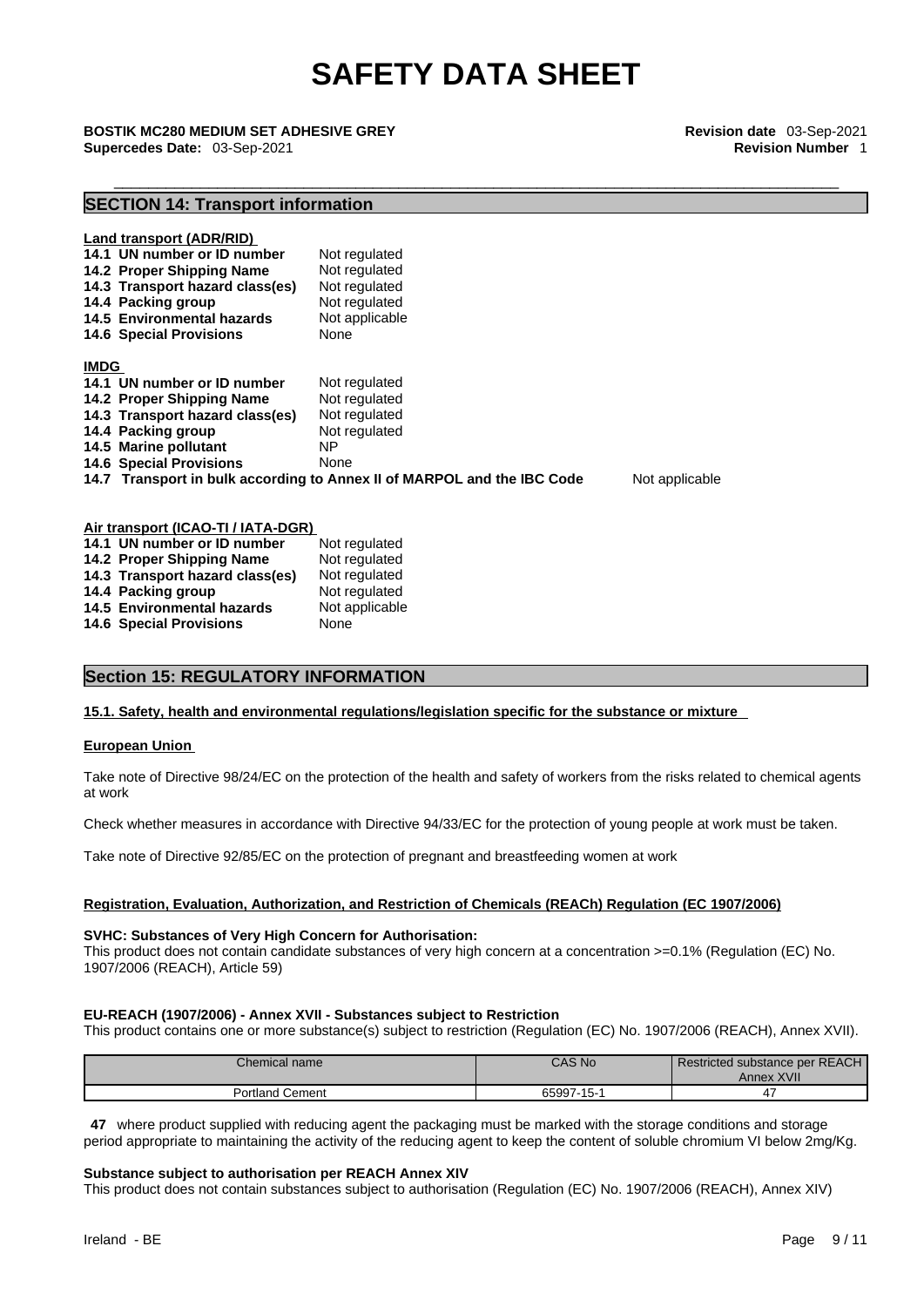**Ozone-depleting substances (ODS) regulation (EC) 1005/2009** Not applicable

**Persistent Organic Pollutants**

Not applicable

#### **National regulations**

#### **15.2. Chemical safety assessment**

Chemical Safety Assessments have been carried out by the Reach registrants for substances registered at >10 tpa. No Chemical Safety Assessment has been carried out for this mixture

### **SECTION 16: Other information**

#### **Key or legend to abbreviations and acronyms used in the safety data sheet**

#### **Full text of H-Statements referred to under section 3**

H315 - Causes skin irritation

- H317 May cause an allergic skin reaction
- H318 Causes serious eye damage
- H335 May cause respiratory irritation

#### **Legend**

| <b>TWA</b>  | TWA (time-weighted average)                               |
|-------------|-----------------------------------------------------------|
| <b>STEL</b> | STEL (Short Term Exposure Limit)                          |
| Ceiling     | Ceiling Limit Value                                       |
| $\star$     | Skin designation                                          |
| <b>SVHC</b> | Substance(s) of Very High Concern                         |
| <b>PBT</b>  | Persistent, Bioaccumulative, and Toxic (PBT) Chemicals    |
| vPvB        | Very Persistent and very Bioaccumulative (vPvB) Chemicals |
| STOT RE     | Specific target organ toxicity - Repeated exposure        |
| STOT SE     | Specific target organ toxicity - Single exposure          |
| <b>EWC</b>  | European Waste Catalogue                                  |

#### **Key literature references and sources for data** No information available

| <b>Prepared By</b>         | <b>Product Safety &amp; Regulatory Affairs</b> |  |
|----------------------------|------------------------------------------------|--|
| <b>Revision date</b>       | 03-Sep-2021                                    |  |
| Indication of changes      |                                                |  |
| <b>Revision note</b>       | Not applicable.                                |  |
| Training Advice            | No information available                       |  |
| <b>Further information</b> | No information available                       |  |

**This material safety data sheet complies with the requirements of Regulation (EC) No. 1907/2006**

### **Disclaimer**